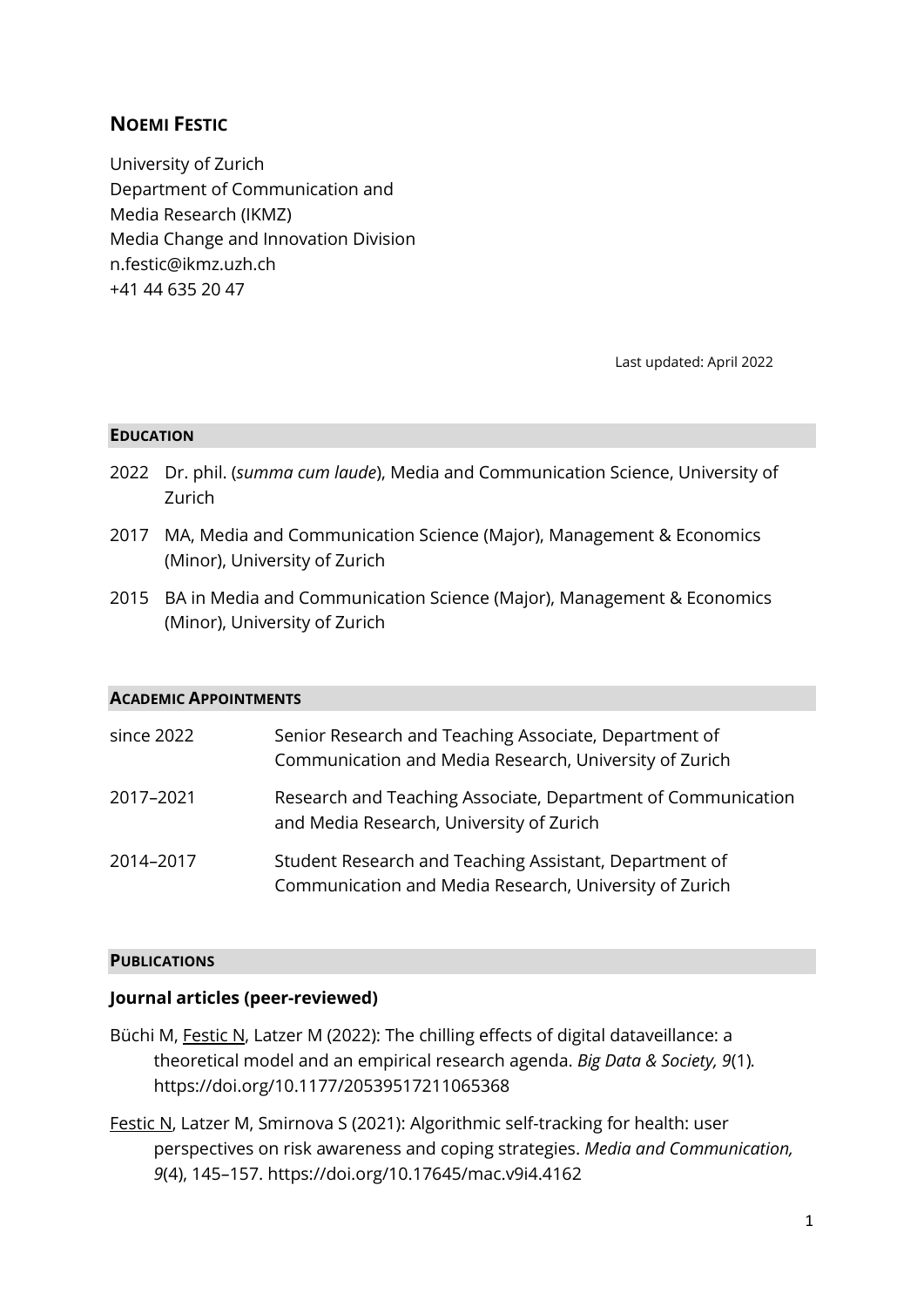- Festic N, Büchi M, Latzer M (2021): It's still a thing: digital inequalities and their evolution in the information society. *Studies in Communication and Media, 10*(3), 326–361. https://doi.org/10.5771/2192-4007-2021-3-326
- Festic N, Büchi M, Latzer M (2021): How long and what for? Tracking a nationally representative sample to quantify internet use. *Journal of Quantitative Description: Digital Media, 1*(2021)*,* 1–23. https://doi.org/10.51685/jqd.2021.018
- Reiss M, Festic N, Latzer M, Rüedy T (2021): The relevance internet users assign to algorithmic-selection applications in everyday life. *Studies in Communication Sciences, 21*(1), 71–90. https://doi.org/10.24434/j.scoms.2021.01.005
- Festic N (2020): Same, same, but different! Qualitative evidence on how algorithmic selection applications govern different life domains. *Regulation & Governance*. Advance online publication. https://doi.org/10.1111/rego.12333
- Büchi M, Festic N, Latzer M (2019): Digital overuse and subjective well-being in a digitized society. *Social Media + Society, 5*(4), 1–12. https://doi.org/10.1177%2F2056305119886031
- Latzer M, Festic N (2019): A guideline for understanding and measuring algorithmic governance in everyday life. *Internet Policy Review, 8*(2), 1–19. https://doi.org/10.14763/2019.2.1415
- Büchi M, Festic N, Latzer M (2018): How social well-being is affected by digital inequalities. *International Journal of Communication, 12*, 3686–3706. https://ijoc.org/index.php/ijoc/article/view/8780

# **Chapters in edited volumes**

- Kappeler K, Festic N, Latzer M (2021): Left behind in the digital society Growing social stratification of internet non-use in Switzerland. In G Keel, W Weber (Eds.) *Media literacy* (pp. 207–224). Nomos.
- Büchi M, Festic N, Just N, Latzer M (2021): Digital inequalities in online privacy protection: effects of age, education, and gender. In E Hargittai (Ed.) *Handbook of digital inequality* (pp. 293–307). Edward Elgar Publishing.

# **Dissertation**

Festic N (2022): Internet use in algorithmized digital societies: selected implications of a socially stratified practice. Synopsis of the cumulative doctoral dissertation. University of Zurich. https://doi.org/10.5167/uzh-216936

# **Research reports**

Latzer M, Büchi M, Kappeler K, Festic N (2021): Digitalisierungsschub durch die Covid-19-Pandemie in der Schweiz [Digitization push through the Covid-19 pandemic in Switzerland]. Spezialbericht aus dem World Internet Project – Switzerland 2021. University of Zurich. https://mediachange.ch/research/wip-ch-2021/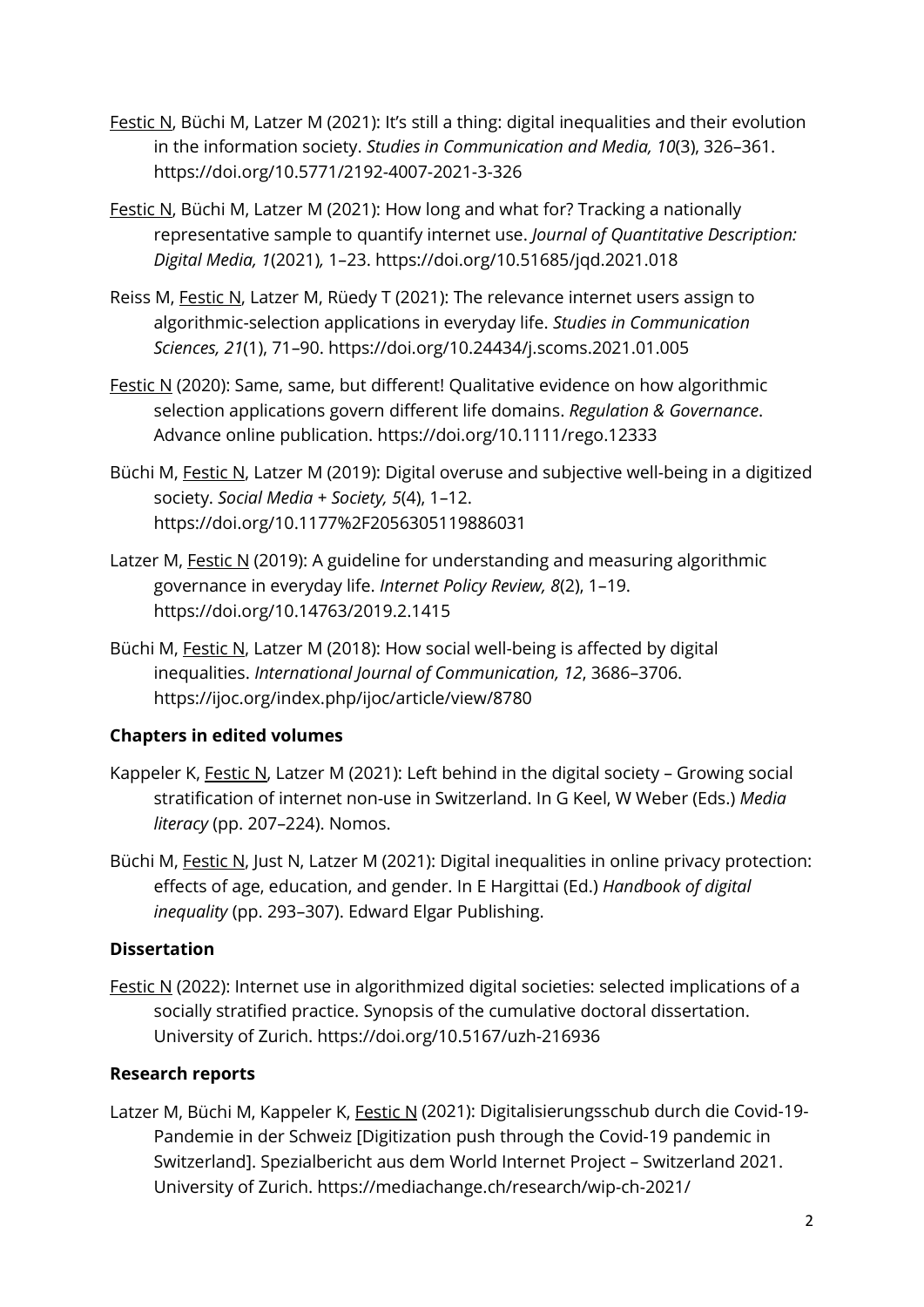- Latzer M, Büchi M, Kappeler K, Festic N (2021): Internetverbreitung und digitale Bruchlinien in der Schweiz 2021 [Internet diffusion and digital divides in Switzerland 2021]. Themenbericht aus dem World Internet Project – Switzerland 2021. University of Zurich. https://mediachange.ch/research/wip-ch-2021/
- Latzer M, Büchi M, Kappeler K, Festic N (2021): Internet und Politik in der Schweiz 2021 [Internet and politics in Switzerland 2021]. Themenbericht aus dem World Internet Project – Switzerland 2021. University of Zurich. https://mediachange.ch/research/wip-ch-2021/
- Latzer M, Büchi M, Kappeler K, Festic N (2021): Internetanwendungen und deren Nutzung in der Schweiz 2021 [Internet applications and their use in Switzerland 2021]. Themenbericht aus dem World Internet Project – Switzerland 2021. University of Zurich. https://mediachange.ch/research/wip-ch-2021/
- Latzer M, Büchi M, Kappeler K, Festic N (2021): Vertrauen und Sorgen bei der Internetnutzung in der Schweiz 2021 [Trust and concerns of internet users in Switzerland 2021]. Themenbericht aus dem World Internet Project – Switzerland 2021. University of Zurich. https://mediachange.ch/research/wip-ch-2021/
- Latzer M, Festic N, Kappeler K (2020): Coping practices related to algorithmic selection in Switzerland. Report 4 from the project: The significance of algorithmic selection for everyday life: the case of Switzerland. University of Zurich. http://mediachange.ch/research/algosig
- Latzer M, Festic N, Kappeler K (2020): Awareness of risks related to algorithmic selection in Switzerland. Report 3 from the project: The significance of algorithmic selection for everyday life: the case of Switzerland. University of Zurich. http://mediachange.ch/research/algosig
- Latzer M, Festic N, Kappeler K (2020): Awareness of algorithmic selection and attitudes in Switzerland. Report 2 from the project: The significance of algorithmic selection for everyday life: the case of Switzerland. University of Zurich. http://mediachange.ch/research/algosig
- Latzer M, Festic N, Kappeler K (2020): Use and assigned relevance of algorithmicselection applications in Switzerland. Report 1 from the project: The significance of algorithmic selection for everyday life: the case of Switzerland. University of Zurich. http://mediachange.ch/research/algosig
- Latzer M, Büchi M, Festic N (2020): Internet use in Switzerland 2011-2019: trends, attitudes and effects. Summary report from the World Internet Project – Switzerland. University of Zurich. https://mediachange.ch/research/wip-ch-2019/
- Latzer M, Büchi M, Festic N (2020): Nutzung audiovisueller Onlineinhalte und Informationsquellen von Offlinern in der Schweiz 2019 [Use of audio-visual online content and information sources of offliners in Switzerland 2019]. Spezialbericht aus dem World Internet Project – Switzerland 2019 für das Bundesamt für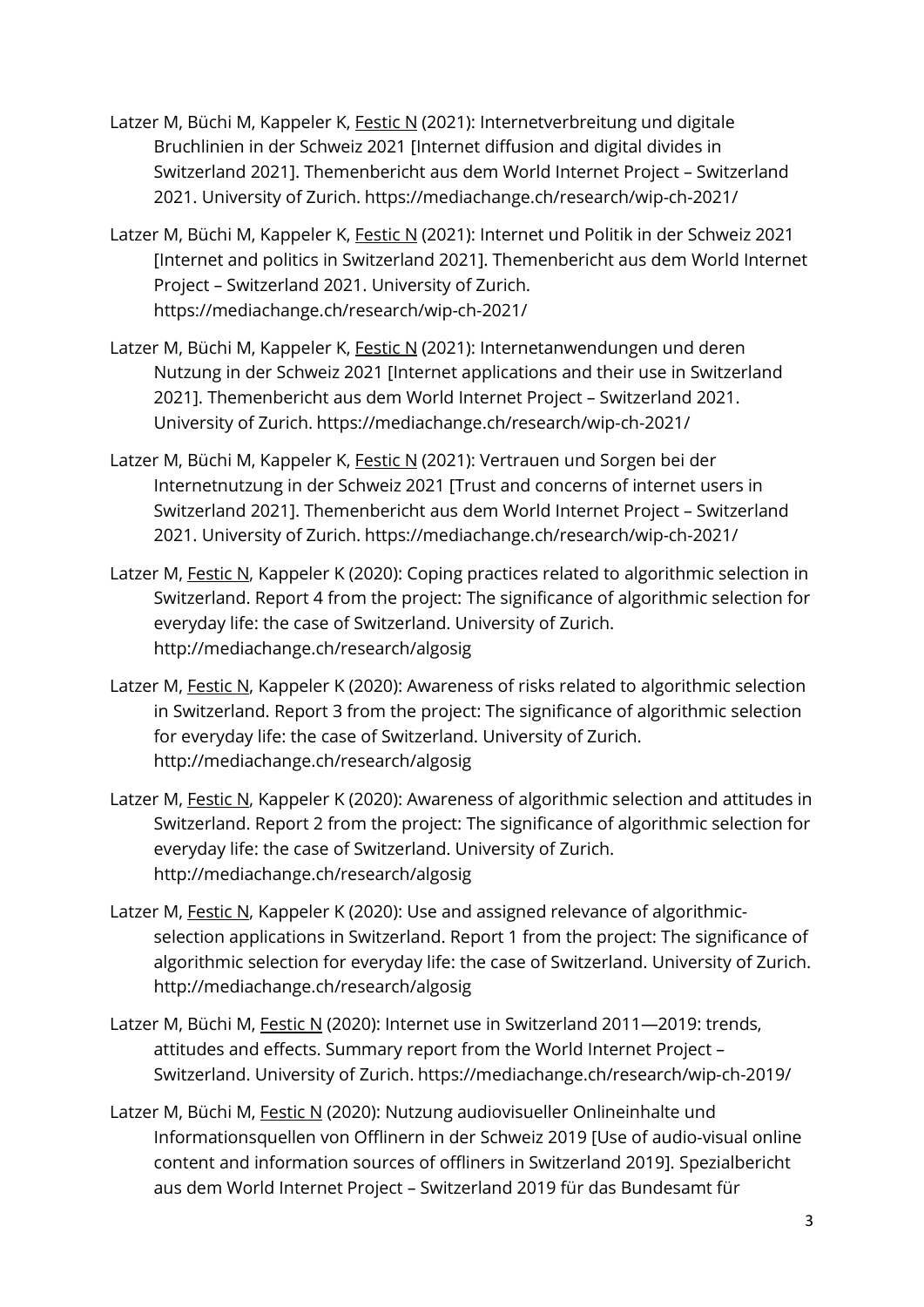Kommunikation BAKOM. University of Zurich. https://mediachange.ch/research/wip-ch-2019/

- Latzer M, Büchi M, Festic N (2019): Internetverbreitung und digitale Bruchlinien in der Schweiz 2019 [Internet diffusion and digital divides in Switzerland 2019]. Themenbericht aus dem World Internet Project – Switzerland 2019. University of Zurich. https://mediachange.ch/research/wip-ch-2019/
- Latzer M, Büchi M, Festic N (2019): Internet und Politik in der Schweiz 2019 [Internet and politics in Switzerland 2019]. Themenbericht aus dem World Internet Project – Switzerland 2019. University of Zurich. https://mediachange.ch/research/wip-ch-2019/
- Latzer M, Büchi M, Festic N (2019): Internetanwendungen und deren Nutzung in der Schweiz 2019 [Internet applications and their use in Switzerland 2019]. Themenbericht aus dem World Internet Project – Switzerland 2019. University of Zurich. https://mediachange.ch/research/wip-ch-2019/
- Latzer M, Büchi M, Festic N (2019): Vertrauen und Sorgen bei der Internetnutzung in der Schweiz 2019 [Trust and concerns of internet users in Switzerland 2019]. Themenbericht aus dem World Internet Project – Switzerland 2019. University of Zurich. https://mediachange.ch/research/wip-ch-2019/
- Latzer M, Büchi M, Festic N, Just N (2017): Internetverbreitung und digitale Bruchlinien in der Schweiz 2017 [Internet diffusion and digital divides in Switzerland 2017]. Themenbericht aus dem World Internet Project – Switzerland 2017. University of Zurich. https://mediachange.ch/research/wip-ch-2017/
- Latzer M, Büchi M, Festic N, Just N (2017): Internet und Politik in der Schweiz 2017 [Internet and politics in Switzerland 2017]. Themenbericht aus dem World Internet Project – Switzerland 2017. University of Zurich. https://mediachange.ch/research/wip-ch-2017/
- Latzer M, Büchi M, Festic N, Just N (2017): Internetanwendungen und deren Nutzung in der Schweiz 2017 [Internet applications and their use in Switzerland 2017]. Themenbericht aus dem World Internet Project – Switzerland 2017. University of Zurich. https://mediachange.ch/research/wip-ch-2017/
- Latzer M, Büchi M, Festic N, Just N (2017): Vertrauen und Sorgen bei der Internetnutzung in der Schweiz 2017 [Trust and concerns of internet users in Switzerland 2017]. Themenbericht aus dem World Internet Project – Switzerland 2017. University of Zurich. https://mediachange.ch/research/wip-ch-2017/

# **Other publication**

Latzer M, Festic N, Büchi M (2018): Informationsgesellschaft Schweiz: Internetnutzung und digitales Wohlbefinden [Information society Switzerland: internet use and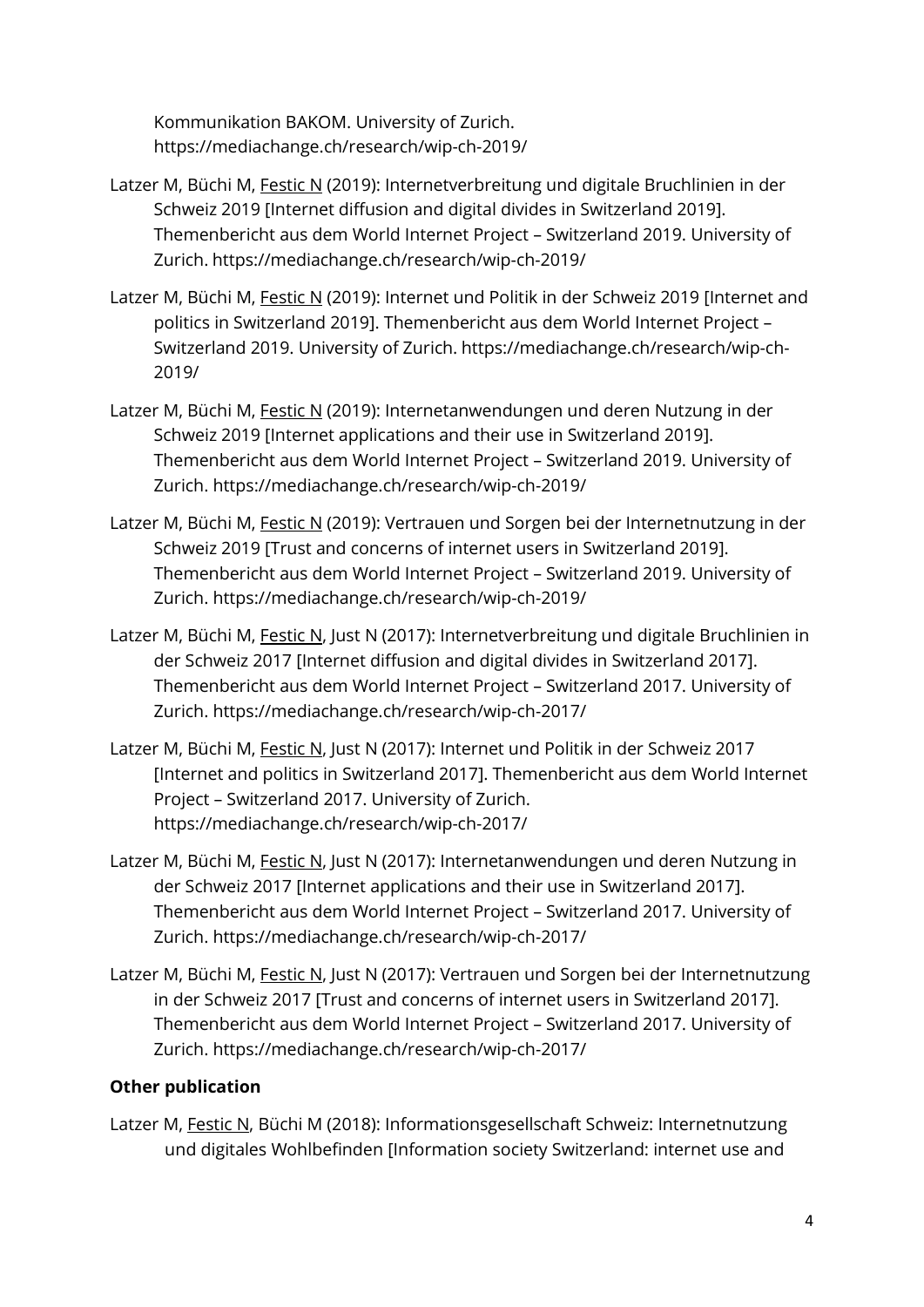digital well-being]. *DemoSCOPE News*, April 2018, 6–7. https://mediachange.ch/ media//pdf/publications/2018\_01\_demoscope\_news\_03.pdf

### **Media coverage**

- *SRF Digital Podcast* (2022, April): Schneller heisst nicht immer schlechter [Faster does not always mean worse]. https://www.srf.ch/audio/digital-podcast/schneller-heisstnicht-immer-schlechter?id=12180591
- *Pilatus Today* (2021, March): Warum Google bei dir andere Resultate anzeigt als bei mir [Why Google shows different results for you than for me]. https://www.pilatustoday.ch/schweiz/warum-google-bei-dir-andere-resultateanzeigt-als-bei-mir-141118119
- *Pilatus Today* (2021, March): Nidwaldnerin weiss, wie das Internet unseren Alltag steuert [«Nidwaldnerin» knows how the internet governs our everyday lives]. https://www.pilatustoday.ch/schweiz/nidwaldnerin-weiss-wie-das-internetunseren-alltag-steuert-141117421
- *Miss Moneypenny* (2020): Was ist überhaupt … ein Algorithmus [What is … an algorithm, anyway]? https://www.missmoneypenny.ch/article/was-istueberhaupt%E2%80%89-ein-algorithmus

### **PRESENTATIONS**

### **Conference presentations (peer-reviewed)**

- Kappeler K, Festic N, Latzer M, Rüedy T (2022, May): Coping with algorithmic risks How internet users implement self-help strategies to reduce risks related to algorithmic selection. *International Communication Association Annual Conference.* Paris, France.
- Büchi M, Festic N, Latzer M (2021, September): Theorizing chilling effects of dataveillance. *European Communication Conference of the European Communication Research and Education Association*. Braga, Portugal (virtual event).
- Festic N, Pfreundtner F, Latzer M (2021, September): Quantifying the opaque a method to measure personalized algorithmic selection with tracking data. *European Communication Conference of the European Communication Research and Education Association.* Braga, Portugal (virtual event).
- Kappeler K, Festic N, Latzer M (2021, September): Who remains offline in a highly digitized society and why? The evolution of individual factors influencing internet non-use from 2011 to 2019. *European Communication Conference of the European Communication Research and Education Association.* Braga, Portugal (virtual event).
- Festic N, Pedrazzi S, Fehlmann F, Dogruel L, Studer S, Saurwein F, Steinmaurer K (2021, April): Governance von Online-Plattformen: Ansätze und Perspektiven aus der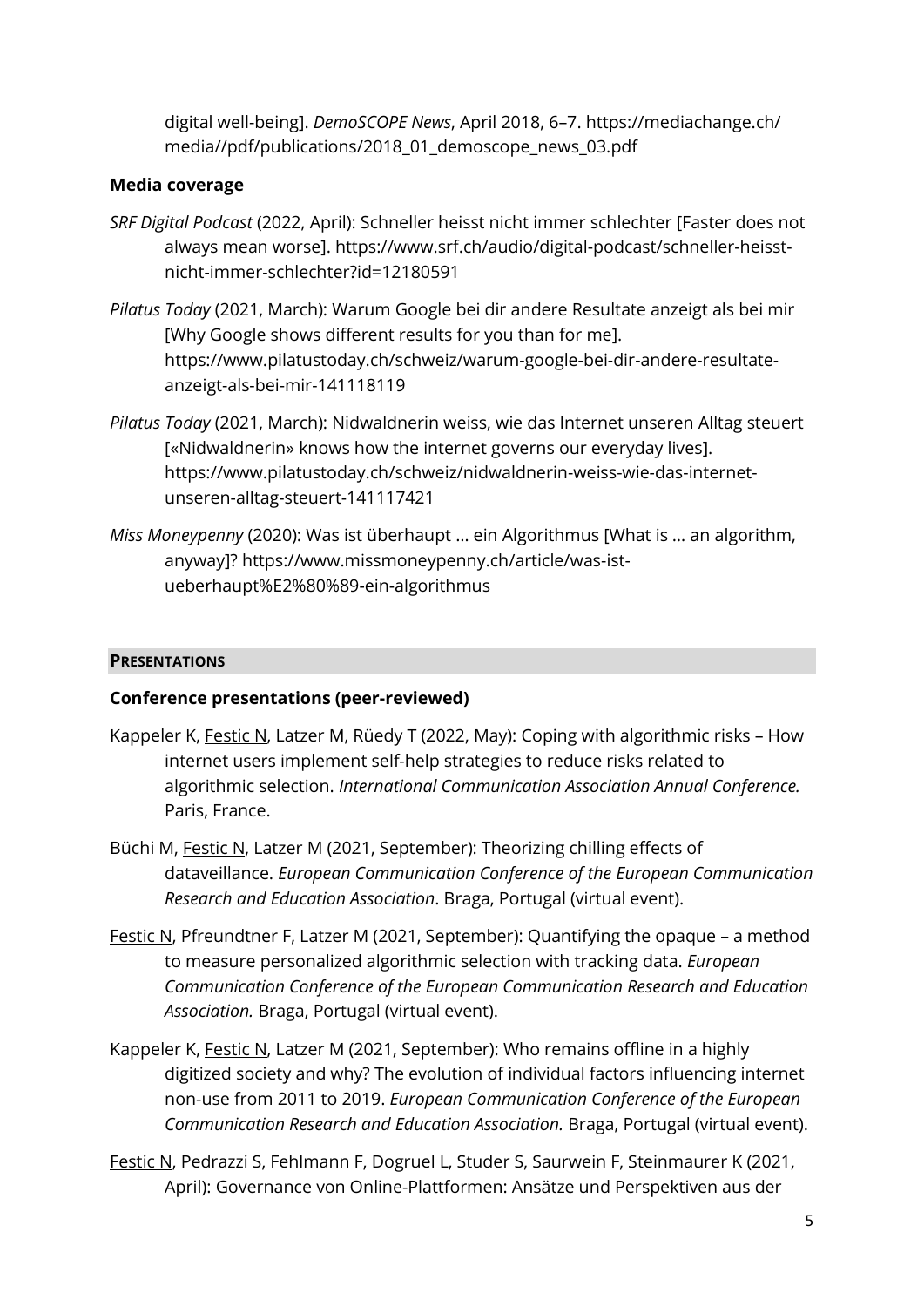DACH-Region [Governance of online platforms: approaches and perspectives from the DACH region]. *Dreiländertagung für Kommunikationswissenschaft: DGPuK, ÖGK und SGKM.* Zurich, Switzerland (virtual event).

- Kappeler K, Festic N, Latzer M (2021, July): «I'm missing out" How perceived disadvantages from non-use influence the intention to use the internet. *International Association for Media and Communication Research Annual Conference.*  Nairobi, Kenia (virtual event).
- Büchi M, Festic N, Latzer M (2020, November): The chilling effects of dataveillance: analyzing internet users' behavioral modifications and counter-practices. *Swiss Association of Communication and Media Research Annual Conference.* Winterthur, Switzerland (virtual event).
- Büchi M, Festic N, Latzer M (2019, May): Widespread digital overuse impairs subjective well-being. *International Communication Association Annual Conference.*  Washington, DC.
- Latzer M, Festic N (2019, May): Understanding and measuring algorithmic governance in everyday life. *International Communication Association Annual Conference.*  Washington, DC.
- Büchi M, Festic N, Latzer M (2019): Too much tech? Conceptualizing and measuring digital overuse in Switzerland. Comparative evidence of users' perceived relevance for five life domains. *Swiss Association of Communication and Media Research Annual Conference.* St. Gallen, Switzerland.
- Festic N, Latzer M, Reiss M, Rüedy T (2019): How important are algorithmic selection applications for Swiss internet users? Comparative evidence of users' perceived relevance for five life domains. *Swiss Association of Communication and Media Research Annual Conference.* St. Gallen, Switzerland.
- Büchi M, Festic N, Latzer M (2018, November): Functioning digitally: How digital overuse and coping skills affect subjective well-being. *European Communication Conference of the European Communication Research and Education Association.* Lugano, Switzerland.
- Festic N, Büchi M, Latzer M (2018, November): The evolution of digital inequalities: a longitudinal analysis of internet use and attitudes. *European Communication Conference of the European Communication Research and Education Association.*  Lugano, Switzerland.
- Latzer M, Festic N (2018, November): The role of algorithmic selection for everyday life: a user-centered approach. *European Communication Conference of the European Communication Research and Education Association.* Lugano, Switzerland.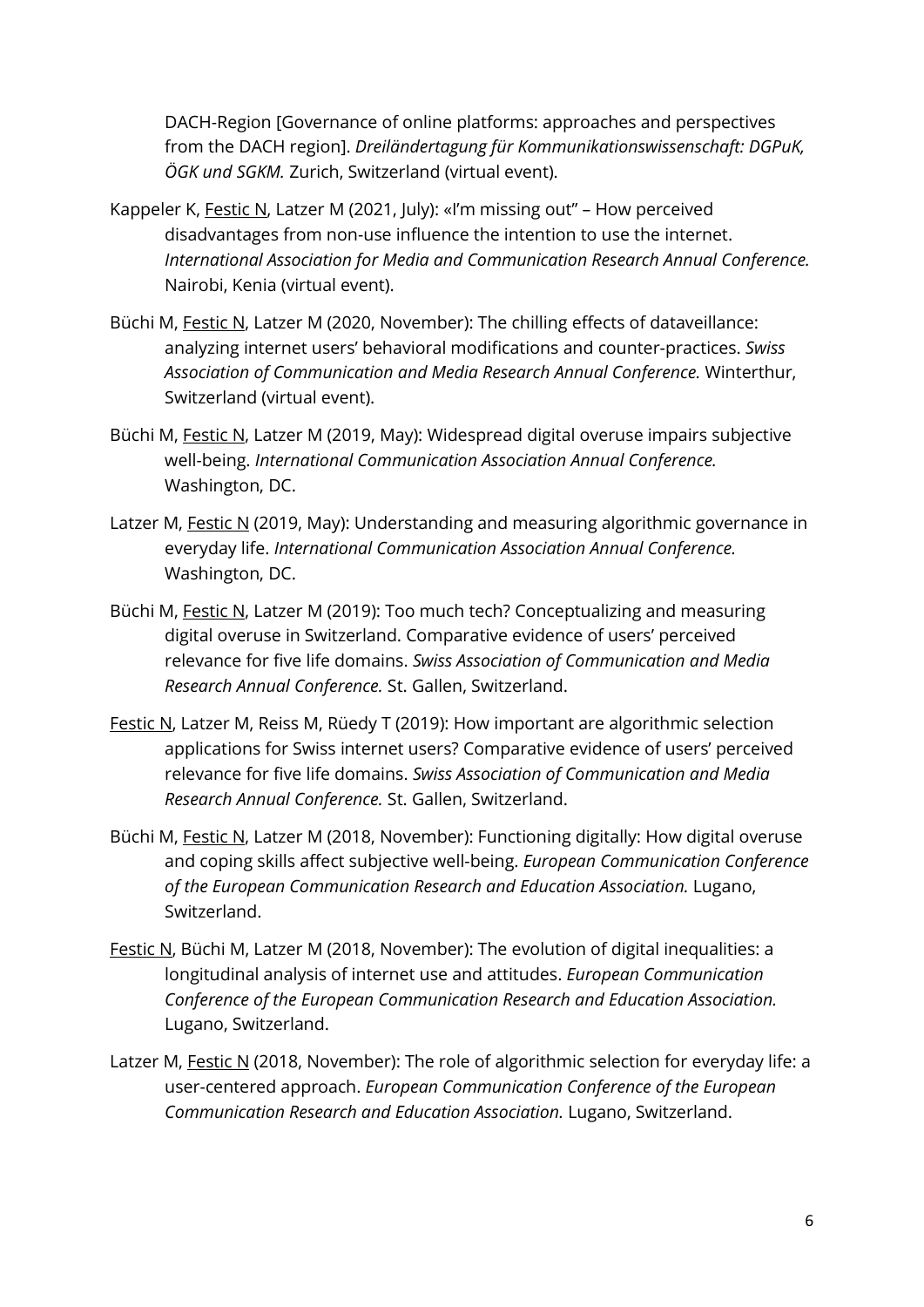- Büchi M, Festic N, Just N, Latzer M (2018, October): Inequality in online privacy: direct and indirect sociodemographic effects on self-protection. *Amsterdam Privacy Conference*. Amsterdam, Netherlands.
- Büchi M, Festic N, Latzer M (2018, October): Functioning digitally: How digital overuse and coping skills affect subjective well-being. *Association of Internet Researchers Annual Conference.* Montreal, Canada.
- Latzer M, Festic N, Gerwoll-Ronca B, Witzenberger K (2018, October): The importance of algorithmic selection for everyday life: results from a qualitative, user-centered approach. *Association of Internet Researchers Annual Conference.* Montreal, Canada.
- Büchi M, Festic N, Latzer M (2018, July): Internet use and well-being: insights from the World Internet Project Switzerland. *World Internet Project Annual Conference.* Brest, France.
- Büchi M, Festic N, Latzer M (2018, May): How digital inequalities affect social well-being. *International Communication Association Annual Conference.* Prague, Czech Republic.
- Festic N, Büchi M, Latzer M (2018, April): Evolution of and divides in the Swiss information society 2011–2017. *Swiss Association of Communication and Media Research Annual Conference.* Lugano, Switzerland.
- Büchi M, Festic N, Latzer M (2017, October): Consequences of digital divides: how internet use affects social well-being. *Association of Internet Researchers Annual Conference.* Tartu, Estonia.
- Büchi M, Festic N, Latzer M (2017, July): Digital well-being: theoretical model and empirical results from the World Internet Project Switzerland. *World Internet Project Annual Conference.* Moscow, Russia.

## **Invited talks**

- Latzer M, Büchi M, Festic N (2021, January): Internetnutzung in der Schweiz: Daten aus dem World Internet Project Switzerland und dem SNF-Projekt «Die Bedeutung algorithmischer Selektion für den Alltag in der Schweiz» [Internet use in Switzerland: data from the World Internet Project Switzerland and the SNF project: The significance of algorithmic selection for everyday life: the case of Switzerland]. *Bundesamt für Kommunikation* (virtual event).
- Latzer M, Büchi M, Festic N (2020, November): Drei Dimensionen der digitalen Ungleichheit in der Schweiz: Zentrale Befunde aus dem World Internet Project Switzerland 2011–2019 [Three dimensions of digital inequality in Switzerland: Key findings from the World Internet Project Switzerland 2011–2019]. *Bundesamt für Kommunikation* (virtual event).
- Festic N (2019, October): Datenkommunikation im Media Change [Data communication in times of media change]. *Netzwerkanlass und Fachveranstaltung zum Thema*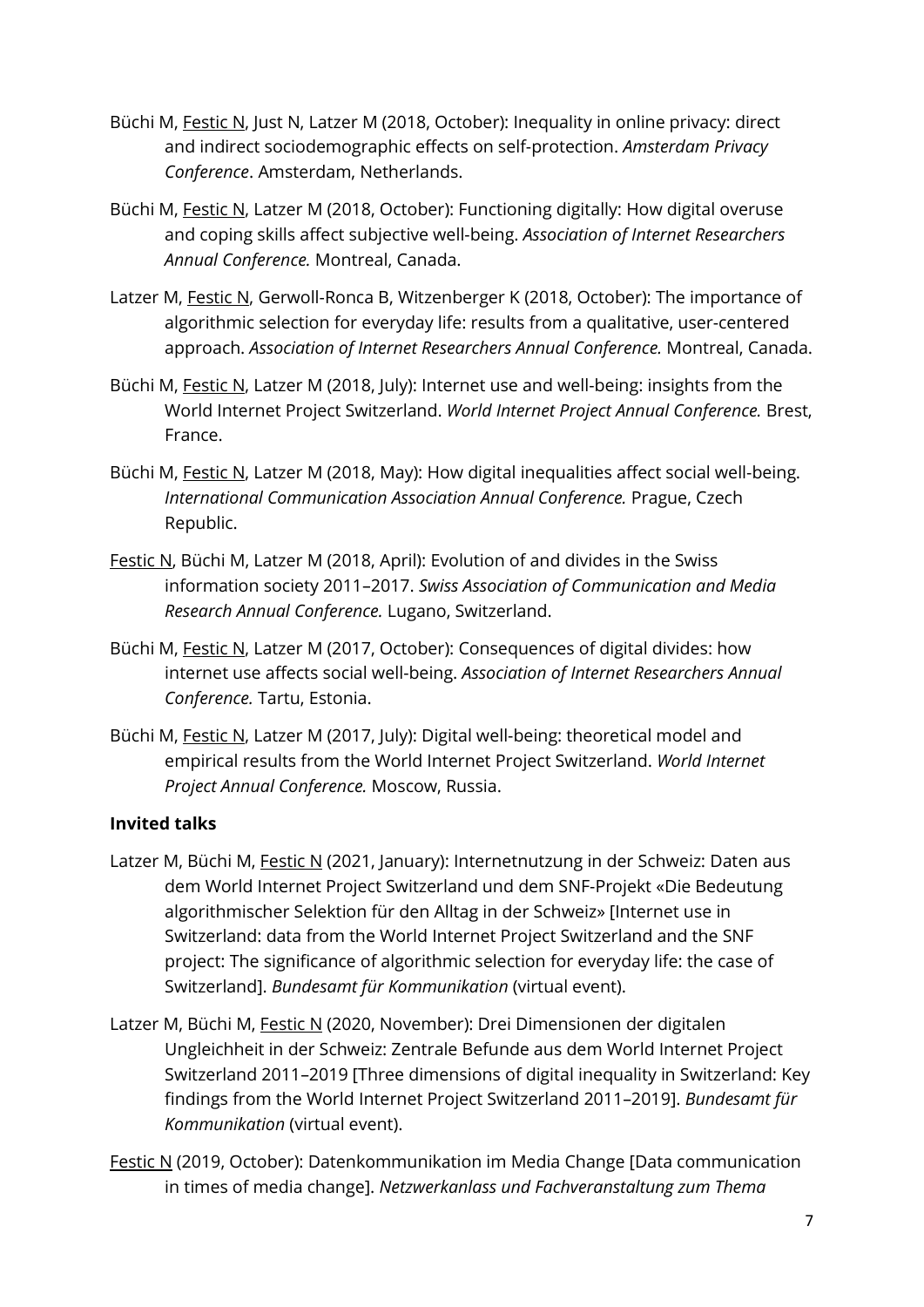*«Datenkommunikation im Wandel», Eidgenössisches Departement für Wirtschaft, Bildung und Forschung WBF, Bundesamt für Landwirtschaft BLW, Fachbereich Marktanalysen*. Muttenz bei Basel, Switzerland.

### **Other talks and workshops**

Participant in the roundtable discussion "Me, myself and AI" at the *BSI Customer Summit* (2021, November). Rüschlikon, Switzerland. https://www.youtube.com/watch?v=9aBZ4a-CeYw.

Research presentations at the Department of Communication and Media Research, University of Zurich (2017–2019): Digital well-being, the role of algorithmic selection for everyday life. Zurich, Switzerland.

Selected participant at the Doctoral Colloquium of the Association of Internet Researchers 2018 conference. Montreal, Canada.

### **TEACHING**

### **Lectures and seminars**

| since 2017 | Introduction to academic work, BA lecture and tutorials, University of<br>Zurich, main instructor and supervision of student teaching assistants |
|------------|--------------------------------------------------------------------------------------------------------------------------------------------------|
| 2022       | Privacy, dataveillance, and algorithms on the internet, BA seminar, University<br>of Zurich, sole instructor                                     |
| 2021       | Governing risks of algorithms in everyday life, MA research seminar,<br>University of Zurich, co-instructor                                      |
| 2021       | Facets of media change, BA lecture, University of Zurich, co-instructor                                                                          |
| 2020       | Media change: social, economic, and political aspects, BA seminar, University<br>of Zurich, sole instructor                                      |
| 2018       | Media change: social, economic, and political aspects, BA seminar, University<br>of Zurich, sole instructor                                      |
| 2017       | Facets of media change, BA lecture, University of Zurich, co-instructor                                                                          |
| 2016       | Social impacts of internet diffusion and use, MA research seminar, University<br>of Zurich, student teaching assistant                           |
| 2014-2016  | Introduction to academic work, BA lecture and tutorials, University of Zurich,<br>student teaching assistant                                     |
| 2014-2016  | Empirical methods, BA lecture and tutorials, University of Zurich, student<br>teaching assistant                                                 |